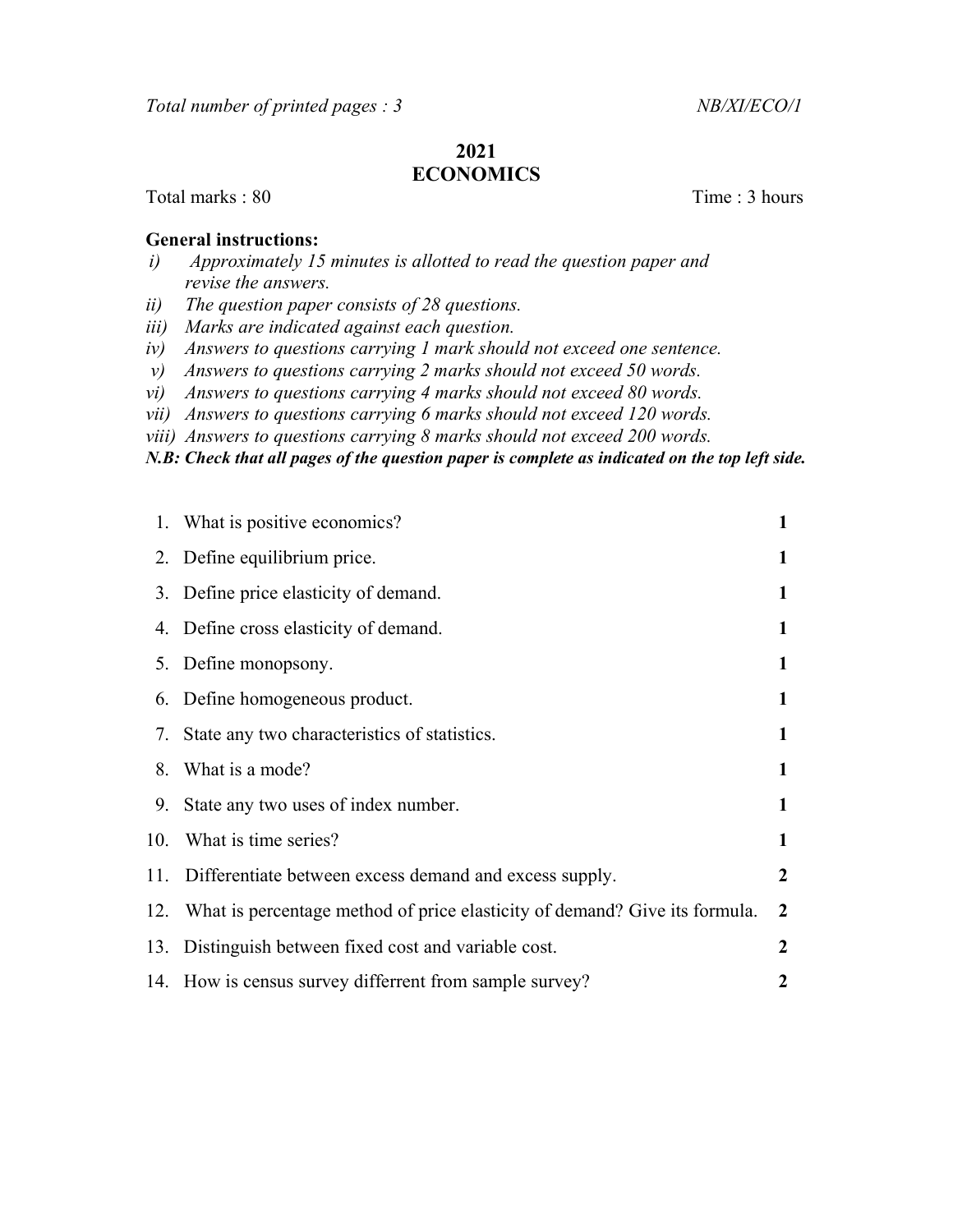|     | 15. Distinguish between continuous variable and discrete variable.                |                         |
|-----|-----------------------------------------------------------------------------------|-------------------------|
|     | 16. Explain any two central problems of an economy.                               |                         |
| 17  | State any four causes for decrease in supply.                                     |                         |
|     | 18. Explain the condition of consumer's equilibrium in case of two commodities. 4 |                         |
| 19. | Explain any two limitations of statistics.                                        |                         |
|     | 20. Calculate weighted mean by weighing each price by the quantity consumed:      | $\overline{\mathbf{4}}$ |
|     |                                                                                   |                         |

| Product       | Quantity consumed | Price          |
|---------------|-------------------|----------------|
|               | (in units)        | $(in \bar{z})$ |
| Flour         | $25$ Kgs          | 12             |
| <b>Butter</b> | $3$ Kgs           | 85             |
| Clothes       | 8 metres          | 250            |
| Petrol        | 6 litres          | 44             |
| Electricity   | 26 units          |                |

Answer any two from questions  $21 - 23$ .  $2x6=12$ 

- 21. Explain any three degrees of elasticity of supply with the help of diagrams.
- 22. Explain the condition of producer's equilibrium under  $MR MC$  approach with the help of a diagram.
- 23. Explain any four features of oligopoly.

Answer any two from questions  $24 - 26$ .  $2x6=12$ 

- 24. State any six characteristics of a good table.
- 25. Draw Ogive ( Less than and More than) for the following frequency distribution.

| <b>Marks</b> | $10 - 20$ | $20 - 30$   $30 - 40$ | $40 - 50$ | $50 - 60$ |
|--------------|-----------|-----------------------|-----------|-----------|
| Number of    |           |                       |           |           |
| Students     |           |                       |           |           |

26. From the following data, calculate Karl Pearson's coefficient of correlation between experience of employees and their performance.

| Experience  |    | -<br>-       | $\Omega$<br>ΙU |  | ⊥ ∪          |    |  |
|-------------|----|--------------|----------------|--|--------------|----|--|
| Performance | ر_ | $\sim$<br>∠∠ | ∠⊣             |  | $\sim$<br>∠∪ | ⊥∪ |  |